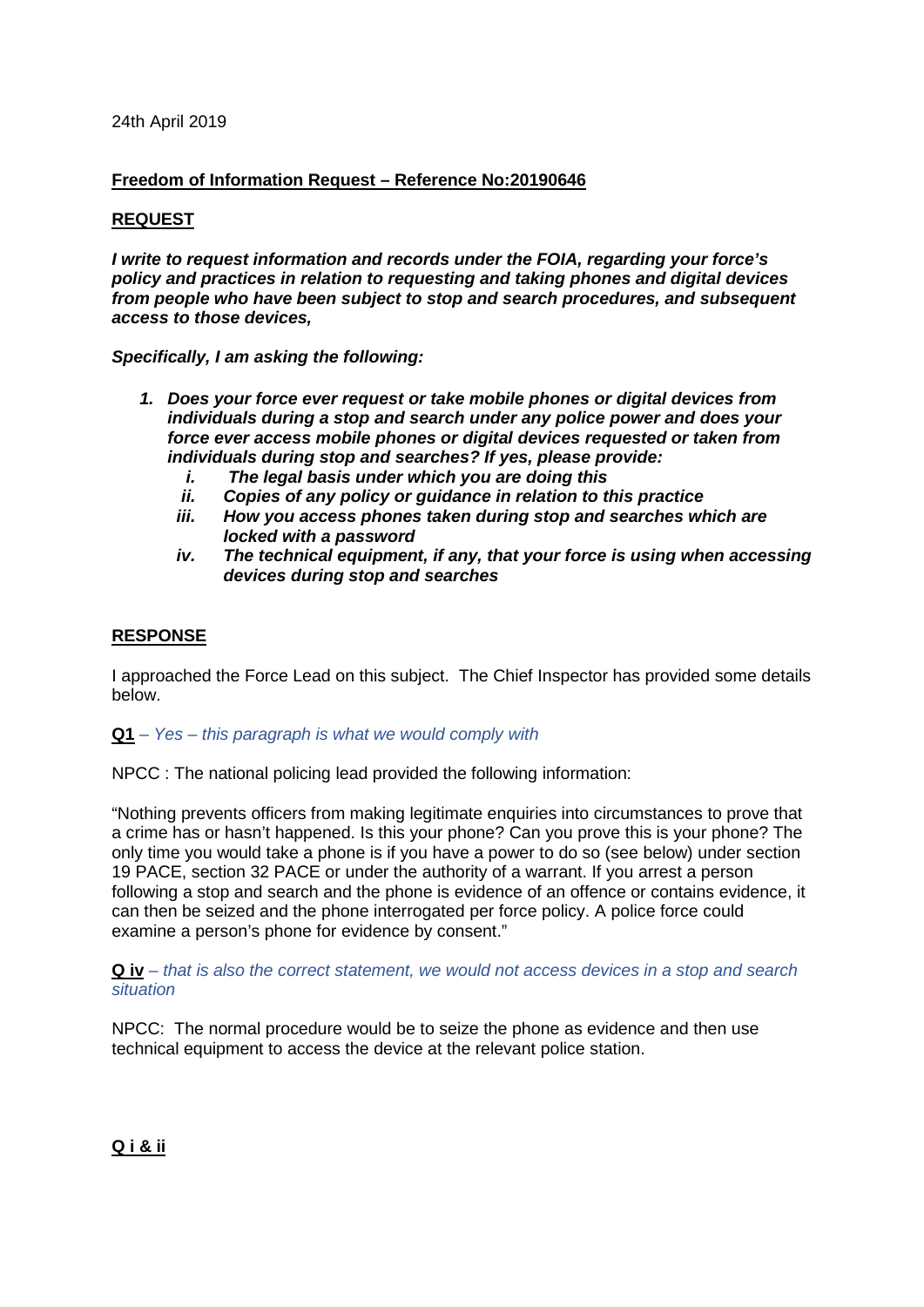Section 17 of the Freedom of Information Act 2000 requires South Yorkshire Police, when refusing to provide such information (because the information is exempt), to provide you the applicant with a notice which:

- a. states that fact,
- b. specifies the exemption in question and
- c. states (if that would not otherwise be apparent) why the exemption applies).

The exemption applicable to your request falls under Section 21.

## **Section 21** *'Information which is reasonably accessible to the applicant'.*

The following link is the legal basis and the policy/guidance used by forces in relation to this matter

<https://www.gov.uk/government/publications/pace-code-a-2015>

# **Qiii**

Section 17 of the Freedom of Information Act 2000 requires South Yorkshire Police when refusing such information (because the information is exempt) to provide you the applicant with a notice which

(a) states the fact,

(b) specifies the exemption and

(c) states (if it would not be apparent) why the exemption applies.

**Section 31 (1) (a) (b) Law Enforcement** states that information is exempt information if its disclosure under the Act would, or would likely to prejudice:

- a) The prevention or detection of crime;
- b) The apprehension or prosecution of offenders.

This exemption is a qualified and prejudice based exemption and therefore the legislators accept that there may be harm if released. The authority has to consider and describe the harm that would occur if a full disclosure of information were released.

# **HARM**

It is important to stress that when a disclosure is made under the Freedom of Information Act, it is a disclosure to the world and not to a single individual. In view of this, we may publish information released under the Freedom of Information Act on our website in order that any member of the public who may wish to view the information can have access to it.

In considering whether or not this information should be disclosed, consideration has been given to the potential harm that would be caused by disclosure and if this could jeopardise the work done within communities to increase the public's confidence in reporting and giving assistance to the Force.

# **PUBLIC INTEREST**

Section 31 – Considerations favouring disclosure

• Disclosure would demonstrate SYPs commitment to transparency and openness